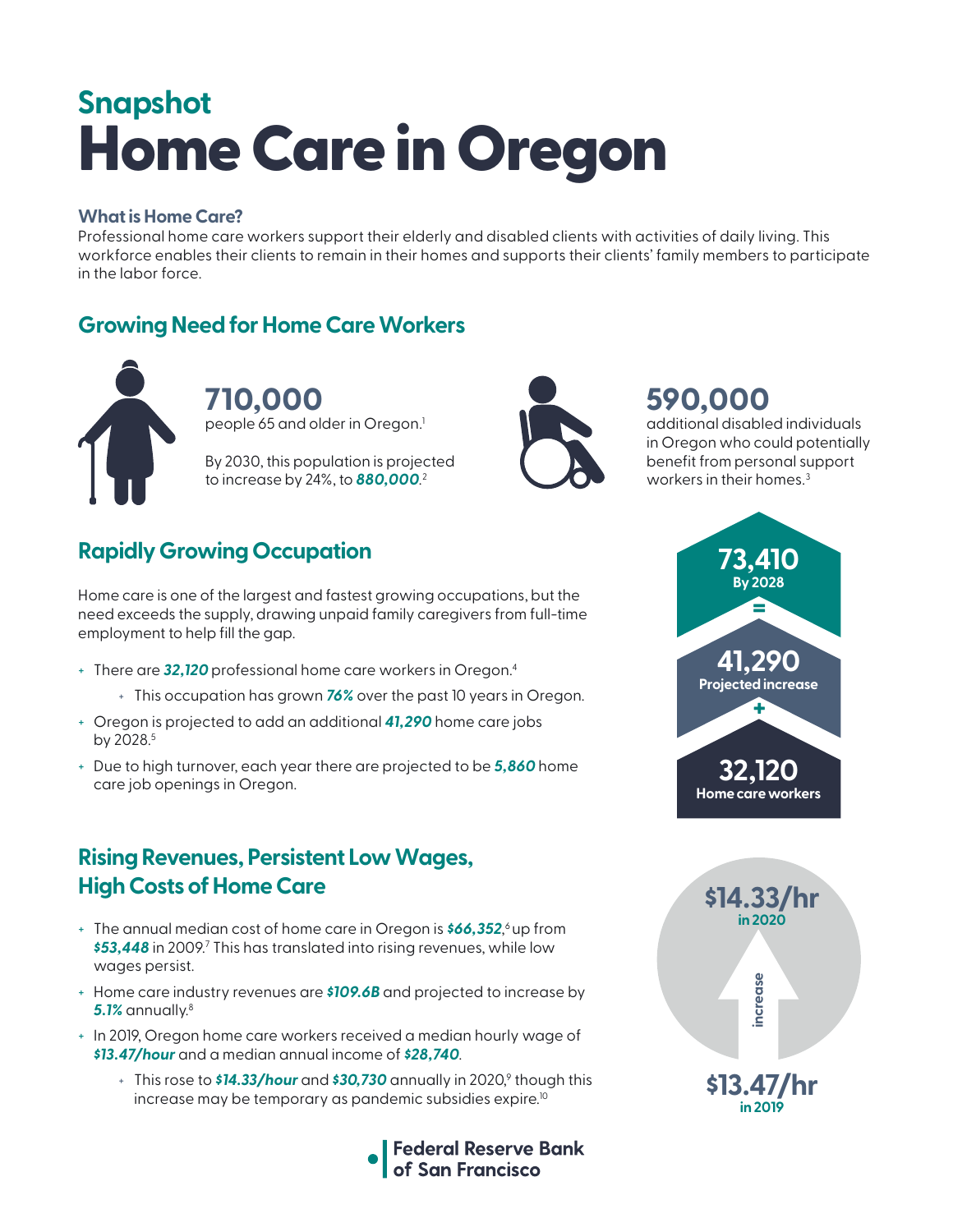## **Worker Demographics**

The Oregon home care workforce is disproportionately composed of women of color and immigrant women. Their median age is 50. $<sup>11</sup>$ </sup>



#### **Economic Impacts and Racial & Ethnic Disparities**

Recruitment and retention of workers in this rapidly growing occupation can help support the Oregon economy.

- + Professional home care workers help family members-especially women-to remain in the workforce,<sup>12</sup> but many families are waiting to receive this support.
- + Studies have found that raising wages for home care workers leads to lower costs from reduced turnover and from workers' reliance on public safety net programs.<sup>13</sup>
- + Low wages result in thousands of Oregon home care workers living in poverty: 14